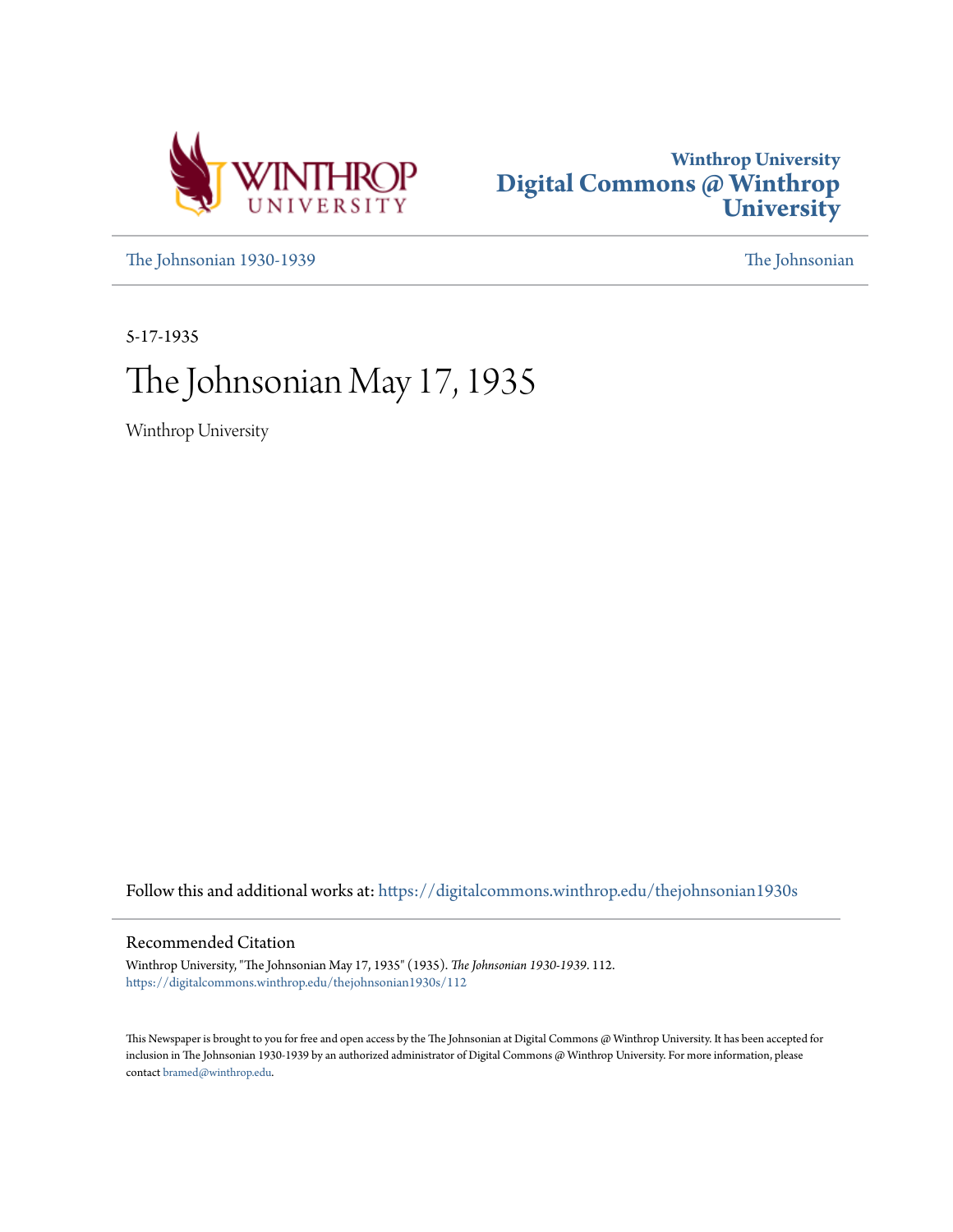# The Johnsonian THE OFFICIAL PUBLICATION OF THE STU

K HILL, SOUTH CAROLINA, FRIDAY, MAY 17, 1935

VOL. 12, NO. 27

**COUNCH ON STUDENT ACTIVITIES MEETS** 

stitution Is Adopted By C<sub>n</sub> Members at Wednesday Meeting

adent Activi eil on S has been recently organized by Mr. A. has been recently organized by Mr. A.<br>
A. Carakam, adopted a constitution at a mesting held Wednesday, May 15, in 15, in 2001, the constitution Dr. Dr. Jerrelly chance was submitted by Anna Louis<br>
Hanno was submitted by A ng between organi

ampus."<br>
Officers of the club who were respected are as follows: Louise 1<br>
I Hendessmaville, chairman;<br>
1 Hendessmaville, chairman;<br>
coule Renuelser of Orangeburg.<br>
hairman; and Mabel Browne of<br>
terson, secretary. Olria se donal committee were Louise Renneker, chairman; Dot

constitutional consultate were Ann and Louise Sennether, chairman; Do' Mar<br>and Louise Sennether, chairman; Do' Mar<br>and Louise Steve.<br>This Committee on Student Activity Five and Louise Steve.<br>This Committee is the State of

### Program Commemorate Gen. Lee and Winthrop

Dr. Warren G. Ecith and Mr. Wilh<br>D. Magginis spoke in chapel Priday<br>May 10, on the subjects "Robert E. Lee<br>and "Robert G. Winthrop," respections

Gen. As the same of the same of the same of the same of the same of the same of the same of the same of the same of the same of the same of the same of the same of the same of the same of the same of the same of the same

**Prances Mealing, rising dender of Eliminorial Creation of the state of the<br>Meridi Anguada, was unanimored plumble of Debalarus Glub, respectively<br>densites of the Openality Club creation and the conduction of the Debalaru** 



 $X$ . W. C. A. Tinancial report from<br>September through April according to<br>Dot Smith, treasurer of the  $X$ , is as L.

|               | the Balance brought forward thom                                                                                                                                                                          |  |
|---------------|-----------------------------------------------------------------------------------------------------------------------------------------------------------------------------------------------------------|--|
|               |                                                                                                                                                                                                           |  |
|               |                                                                                                                                                                                                           |  |
|               |                                                                                                                                                                                                           |  |
|               |                                                                                                                                                                                                           |  |
|               | ent-<br>1833-30 - 1923-20 - 1933-20 - 1933<br>Student Activity Par - 1930<br>Price Bacullo Figure - 1931<br>Mar-<br>Interest Group - 1932<br>An-<br>Interest Group - 1932<br>An-<br>Interest Group - 1933 |  |
|               | Canteen versusessessessesses 500.0                                                                                                                                                                        |  |
|               |                                                                                                                                                                                                           |  |
| Man-<br>dson, |                                                                                                                                                                                                           |  |
| $-14-$        | Expenditures:                                                                                                                                                                                             |  |

| <b>CARLO MANIFORNIA</b>                                               |        |
|-----------------------------------------------------------------------|--------|
| y-<br>Printing and Office Supplies \$                                 | 105,84 |
| is-<br><b>Bocials and Social Service </b><br>$\overline{\phantom{a}}$ | 259.B4 |
| he                                                                    | 135.00 |
|                                                                       | 250,00 |
|                                                                       | 110.45 |
| m, l<br>Interest Group                                                | 15 %3  |
| Books and Magazines                                                   | 83.44  |
|                                                                       | 266.13 |
| Conventions and Conferences                                           | 9.00   |
| National Student Council                                              | 200,00 |
|                                                                       | 286.45 |
| Travel Demands reserves the three                                     | 82.02  |
| Tatler _______________________                                        | 83.00  |
| Johnson Hall                                                          | 63.31  |
| Miscellancous                                                         | 60.50  |
| 'ge                                                                   |        |
|                                                                       |        |
| <b>P.S.</b><br>TRIDE BALANCE 8 261 20                                 |        |

| <b>CHECKS</b> OUT: |  |                                           |  |
|--------------------|--|-------------------------------------------|--|
|                    |  |                                           |  |
|                    |  |                                           |  |
|                    |  |                                           |  |
|                    |  |                                           |  |
|                    |  |                                           |  |
|                    |  | No. 94 <i>expressors are a maximum as</i> |  |
|                    |  |                                           |  |
|                    |  |                                           |  |

|  | (Signed) DOT SMITH, | Treas. Y. W. O. / |  |
|--|---------------------|-------------------|--|

Porums. She P a member of some states in the state of the original and the state of Debater's Length Islam and S4-July 6. Mr. Hill will give The purpose of the original method of Debater's Length Islam and The United Rela

# Visits Winthrop

mear in the operator and construction. The William Presion Four, president and the president of the Contract of the grad of the meeting of the Federal Energies at the college, Weinesday, May 15. Dr. meeting of the Federal

## **DEBATERS' LEAGUE HAS ELECTS OFFICERS GRAND JUBILEE MEET** Elizabeth Gregg, of Florence, President Phelps Princip **Speaker at Meeting Held**

**Hampton Society** 

Dr. Shelton Phelps was the prin

0.45 1 83 6.13 9.00 6.45

2.02<br>3.00 3.31 0.50  $120$ 

1.43<br>5.00<br>7.15<br>2.25<br>1.60

"The Iran Duke," starring George

"The Fron Duke," starring George<br>Arkim, is de shown in Mala Andl.<br>Gerlam Saturday pight at 7:50.<br>"The Iron Duke" is the starr of<br>The Hundred Days into which was<br>dred the tense drama of a hun-<br>dred years: Napoleon, escaped  $\epsilon$  so  $\overline{r}$ 

NUTICES<br>Installation of Athletic Automobile<br>May 20 at 6:30 in Johnson<br>Everyone is invited to attend. SENIOR ORDER PLANS Wednesday Afternoon **FOR ANNUAL REUNION** 

NOTICE!

The matrix of New School of New York 1984 and 1982 and 1983 and 1983 and 2000. The matrix of the matrix of the matrix of the matrix of the matrix of the matrix of the matrix of the matrix of the matrix of the matrix of th

Beven freshmen raidd a sovre of over **MR. PEYTON TO LEAD VESPERS** accompandated sati of a possible eight The Recreated Mr. W. P. Peyton of Roch Hill will numinapostand by the Preshman De- be the appearant spontant appeara Willimon.

### **Musical Programs Entertain Students**

Etirlam Riley and Edith Gorn Etiriam Riley and Edith Gon Taussian Inc.<br>
gase a matteri program in chinese Tussels 2 States and The Victor solution<br>
2 States 2 States 2 States 2 States 2 States 2 States 2 States 2 States<br>
2 States 2 States 2 States 2 per and<br>" by

### MR. HERBERT AT WINTHROP

318. IIFABERT AT WINTHROP<br>The Reversed ME. R. Briefs Herbert.<br>Jakinovichi, is now the Stelhodist Church of Winter Chainer of the Methodist Church of Winter<br>Weisey Poundation of Winters College.<br>Mr. Herbert species Thursday

**SUBSCRIPTION, SLAG A VEAR.** 

# STUDENT SENATE **HAS INITIAL MEETING**

Tirzah McAlpine Elected Secre tary and Catherine Hunt Paulling President Pro Tem

Girls interested in astronomy may<br>be also to know that the college tele-<br>scope is being repaired.

TO ADDRESS GRADUATES

Dr. Paul Wheeler will give the gra untion address at Andrews High School,<br>in Andrews, or. Thursday, May 30.

NOTICE:

NOTICE:  $\begin{array}{l} \textbf{Norm}(1) = \textbf{Norm}(1) \\ \textbf{Norm}(2) = \textbf{Norm}(2) \\ \textbf{Uniform}(3) = \textbf{Spin}(3) \\ \textbf{Uniform}(4) = \textbf{Spin}(4) \\ \textbf{Norm}(5) = \textbf{Spin}(5) \\ \textbf{F} = \textbf{Spin}(5) = \textbf{Spin}(5) \\ \textbf{F} = \textbf{Spin}(5) = \textbf{Spin}(5) \\ \textbf{F} = \textbf{Spin}(5) = \textbf{Spin}(5) \\ \textbf{Diff}(5) = \textbf{Spin}(5) = \textbf{Spin}(5) \\ \textbf{Diff}(5) = \textbf{$ mission 10c

PAT WEEL

rior of the minimized and the strength of the street parameters and the street parameters has the street parameter and the street street and the magnetering and the magnetic street and the magnetic street and the street a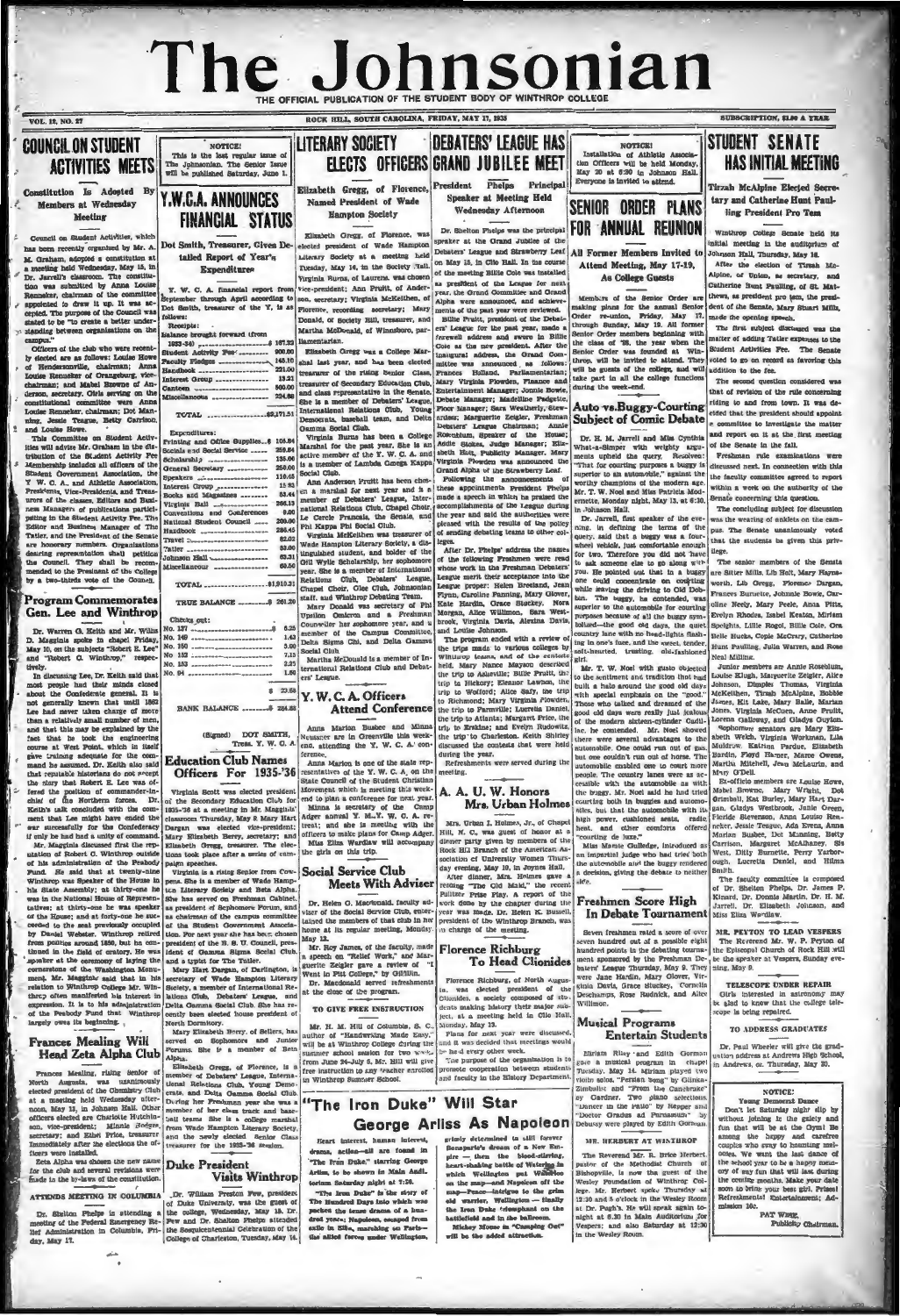### THE JOHNSONIAN **IRSTED EVERY FRIDAY**

During the Regular Session The Official Organ of the Winthrop College, The South Carolina College for ...\$1.00 Per Yea

Advertisie ng Rates on Application. Entered as second-class matter November 21, 1923, under the Act of March ? 1979, at the postoffice in Rock Hill, S. C.

**Expertised Members** 

r of South Caroline Press Association and National Scholastic Asso

| <b>EDITORIAJ, STAFF</b>                                             |
|---------------------------------------------------------------------|
|                                                                     |
|                                                                     |
| <b>BUSINESS STAFF</b>                                               |
|                                                                     |
| WILSON JOSSKLSON _________________________ Assistant Business Manag |
|                                                                     |
| Clemistics Manager<br><b>MEASON STREET</b>                          |

**EZPORTERS** Earyland Wilson, Harriet Finley, Dot Manning, Louise Howe, Anale Formation McKelthen, Fincence Richbourg, Mary Phillips, Anna Isabel Keaton, Herican Geliowny, Jessie Teater Schwart, Archiveles, Mary Gallier, Lorena Gallown **PHEL** 

# FRIDAY, MAY 17, 1935

### CHAPEL-7

First of all, we wish it were called Assembly instead of Chapel.<br>The latter name is probably a habit; the former connotes what the period really means. Second, we wish to express approval: we like the practice of having faculty members conduct the program occasionally. Perhaps some of the women on the faculty could make a success of it, also. And we like the programs in which students participate: especially the musical programs.

More student participation on programs and more variety in<br>their activity are good new school-year's resolutions. Why not have a startling exercise sometime? When a department sponsors a lecture or demonstration of any sort that is of interest to the school as a whole, is theirs not the right of a place in assembly? The projects of separate classes are very often interesting enough serve a demonstration before all the students. to de

With the statement of the desire for a variety of programs<br>comes the old question about the devotional part of "chapel."<br>"Chapel" includes devotion; "Assembly" does not necessarily. votional service at a large assembly has its place and its A d merits. There are times, however, when that part of the program might well be omitted for the day. When the second part of the program is extremely irreconcilable to the first part, either by its emotional response or its subject, it is often the case that each part of the program detracts from the effectiveness of the other part. From such a program, we think the religious exercise should be left off.

### *BXAMINATIONS VERSUS EXEMPTION*

Examinations are upon us and our twice yearly ordeal is about

to begin. But, should it begin for everyone?<br>A girl who works hard for a semester and makes an A or a B average on a subject hardly needs any long examination to determine what grade she deserves. The students making lower grades on that subject are the only ones who should be tested as to their ability, or as to whether they should be passed or not.<br>A person making B's all semester will probably make the same on an examination; a person making C's or D's should be given a chance to raise her grade; and a person just on the border line<br>should be given a final test to determine whether she should "make the grade" or not.

Exemption for an A or B grade would be an incentive for more studying during the whole semester on the part of most of the students. Also it would be a relief from the intense strain under which they live twice a year.

We realize that it is too late to work such a plan of exemption ive to see the six already cast. But in the future it might be<br>this year. The die is already cast. But in the future it might be<br>used profitably and we would like for it to be considered. In the examinations that we are facing in the near future let us, above<br>all, be homest; and let us do the best and hardest work of which we are capable.

### **SPINDRIFT**

I have read the editorial comment of undergraduate periodical In recent years with considerable care. I have listened to extended erities of college procedures and of college accomplishments is<br>undergraduate groups. In consideration of these with great interest and with some profit, I have nevertheless had much concern as forecasting the temper of the great society which college men would later make up, that emphasis has been so largely placed upon what the colleges should do for their men and so little emphasis has been placed upon what these men should do for themselves Much has been said about making the shoorption of learning less difficult, the conditions of college life more comfortable, the procedures and programs more convenient, and the adverse judg ments in regard to indolence and indifference less exciting. Little has been said about how learning should be made accurate, or about how ments! fiber should be toughened, or about how inteltual fortitude should be developed.<br>It is a short step from such attitudes in regard to the relation

hip of a man to his college to the attitudes of the same man in his<br>relation to government. And though the analogy is not complete in the large it is true that as a government is what its citizens make it, so a college is what its undergraduates make it. A college may be made a pleasant refuge from ennul between week-ends, or if may be developed into a charming social center, or if may be utilized as an agency for skarpening the predstory instincts of its members and making these e members and maximg uses encerve in reactors in taxe its child that the maximum that a college may be made a sacced temple wherein one finds inspiration to seek truth, wherein in a cafegaarded treasures of the past whose va month College.



THE JOHNSONIAN

countery on the Winthrop camps is a lost art. We no longer have or mothers to remind us to say "thank"<br>you" for a favor rendered, and, "I enyou" for a form rendered, and, "I can be a lover rendered, and, "I can be rening" when leaving Jane's<br>loyed the evening" when leaving Jane's a lower anyons at the solid to rential us to make visitors<br>school to rential us t

Winthrop is out home for nine o the twelve months. We have visitors<br>here just as we do at home-hus they<br>may not always be coming to see one individual, If you should not happen to be the forth nate one this time, try your "home manners" by<br>willingness of service, for you to show your "home m smile or may be the one who wishes to

ion on the next visitor. We are told that it takes more facial<br>auscles for a frown than for a smile. We are told that it takes more facial muscles for a frown than for a smile. We want to give denominate some correcte.—50 what any that we don't over a smile over our other and proportionally over the small modulus over mo

Lillie Regol--Dead line? Just what is the department of these goals that are determined on the control of the dependent of the definition of the star of the star in the star of the star in the star in the star of the star Lillie Rogol-Dead line? Just what is

Auranus, consequent and buggles. Although the<br>moment dates back take to the business of any discussion of<br>the consequence of a state of the consequence of the consequence of<br>the consequence of the consequence of the conseq

uy Galler

Mary Galbnas---There exists among<br>the of us a certain tension as cramina----<br>on time approaches. This is due, we<br>on time approaches. This is due, we<br>are much party to lack of preparation concerned, how-<br>or part in the fee mminations" seems to be the philoso-<br>hy in most classes. If the emphasis<br>as taken off of examinations and<br>laced on frequent tests, we feel that phy placed on frequent tests, we feel that<br>he strain at the end of the year would

**WINTHROP.** WEEK BY WEEK

## (With Apologies to McIntyre)

Purely Perzonal Piffle: Now that the s convened, we wish to make<br>gestions to the new commit<br>--To Lucretia Daniel of th a few sugge a few our<br>generations to the new commit- of the lines<br>is the based-over our constants and the lines<br>of the lines of the lines of the lines of the lines of the simple rate<br>variance of welves almost the big the disc of the . h

Edith Gorman, Lucy Wright, Tootsi-, and Virginia woods, and Virginia McKetthen. . .<br>Our favorite simile as contributed by condent: "That hat (of the .<br>a corres us off-the-face) looks like a cock eyed halo." The Literary Digest states: "A rain

ter has written a sixth verse for the hymn 'America'. That makes fly<br>verses of it we don't know." They're<br>one up on us at khat 'cause we hadn't<br>heard of the addition of stanza number five.

fire.<br>
And Punch says: "A writer states that it has many views change with the<br>
development of his knowledge, And also<br>
development of his knowledge, And also<br>
with the development of this knowledge, And also<br>
Odds and en

nvited to two parties for the same<br>cour....Betty Blanton says she's really not very excited-but knew anyway at the big event was only 21 days in the future.... Mrs. Hardin and "little<br>Katie link arms and walk most affec tionately sway from meals with "little<br>Katie only about half-a-head taller...

8. ma

asset occur maniage accure at the transfer factor with the incompleting "Tatlers," "Al-<br>white is autographing "Tatlers," "Al-<br>ways Mary Louise," but she doesn't add<br>"White," ... And Lou Howe says you<br>wouldn't guess it, but

way Mary Louise," but the dosen't add<br> $\gamma$  within a "with the same and add to the same specified pusse it, but that the large<br>discusse of equilibric contributions of the same of the same of the<br>dosen contribute in the sam



May 13: Am asked to report to practice of a Masquer play this attention.<br>Worry all morning about how I can possibly learn a long part and study<br>for exams, too, Decide to sacrifice lessons for the Footlebin Maght Pars<br>asset saved myself the worry for I find upon<br>my arrival at the auditorium that I am o be the Offstage Noises.<br>In one place I have to fall with

leavy Thud. Don't know whether am to be complimented or not when I<br>am told that I am the only one who could possibly do it. My other duties is that you can't tell the different the two.

Am finally allowed to do a bit of acting. I stick my hand through the is my triumphant Personal Ap<br>- May 14: Am informed by M al Anne man this afternoon that I'm fis Pundamentals. I fear she doesn't ciprocate the gr cluccate the great love than the much it we have<br>different to the much. I must be boring to have to watch must<br>be adding fractically over a tension counter weaked in weaked<br>in change a ball. If I could manage to hit is the ch. It court<br>to hit<br>break

the s I practice diligently morning and I practice diligently morning and a<br>representing product ellips to improve my Sirche, the lawr not managed to connect<br>the single ball. Can only hopp and the with a single ball. Can only hopp and<br>practically Figure . Singl

May 15: Study madly for re-exam May 16: Flunk re-exam.

Angered at 'articles published in<br>newspapers which were dotrimental to<br>fraternities, a group of Geast total transperse was group of Greek letter<br>men at Oklo Univ. (Athens), tarred<br>and feathered the writer.<br>-The Davidsonian,<br>-The Davidsonian,

Things We Could ...Do Without "Truck-pushers" who go zooming by<br>in the dining youn before dishes can<br>be taken off the trucks. dining room before the strucks.  $\frac{1}{N}$ . C. Ooker the cultured, contrib- $\begin{tabular}{lcccc} \multicolumn{4}{c}{\textbf{1}} & \multicolumn{4}{c}{\textbf{1}} \\ \multicolumn{4}{c}{\textbf{O}~\textbf{beetisek, these upon my plate,}} \\ \multicolumn{4}{c}{\textbf{For the i sig.}} & \multicolumn{4}{c}{\textbf{or the i saw,}} \\ \multicolumn{4}{c}{\textbf{For the i tag.}} & \multicolumn{4}{c}{\textbf{For } \textbf{new}} \\ \multicolumn{4}{c}{\textbf{For a set by These will not part}} \\ \multicolumn{4}{c}{\textbf{The i may full any empty may}} \\ \multicolumn{4}{c}{\textbf{This world is partial to the i$ For your. Mother's Day Gifts call at Good's Drug Store A fire reporter on a Chicago paper and the other day and his friends had a large (botal offering mass. The fortest binds his paper botal of a fire badge as botanic spropriete thing. The most appropriate thing, the fiber i Candy, Cosmetics, Novelties From a material condition of the SAS of the Ray School of the Shapel and the Shapel and the state of Caroline condition of Caroline and the state of the state of the state of the state of the state of the state of the stat Hot Dogs! Sandwiches! **Candies! Fruits! ADAM'S LUNCH STAND**  $-The T$ stern University (Ev) Northwestern transmitter of \$10<br>(ii.), has been losing an average of \$10<br>a month on public telephones in its li-**Underwood Portable** rary because of slugs -The Davidsonian. Typewriters, Standard and noiseles Along the road an unscraped tree.<br>With bark intact, and painted white **THE LONDON** That no car ever hit at night, **PRINTERY** Has caused some auto to be to deswiping trees is done a lot By drivers who are not so hot God gave the n even with which to a . Yet any fool can hit a tree.  $\lambda$ For a Safe and Sound  $\sim$   $^{-1}$ If you get what you want that's living, but if you do not get what you want, that's life. sécurity call on Independent The Oream of the Crop in Insurance Agency **HOME STORES** Main Street ,,,,,,,,,,,,,,,,,,,,, Cash FOR YOUR DLD Cash Look your best when Tura yo ur old tembooks into re<br>or exchange them for cum<br>r musikulons. Waire, put wearing flowers

1330 West Montgomery Avenue ,,,,,,,,,,,,,,,,,,

from

**KIMBALL'S** 

**BELK'S UNDIES** 

darion.<br>and copyr.

The Zavelle Company

New Satin Slips, V neck, bias cut with pretty inset in skirt and top. Tea rose and white.

> All silk pure dye slips, bias and many shadow proof, plain and lace trim ed. 1.00

Panties-All sizes in striped rayon and glove silk, plain tailored numbers, smart meshes and lace<br>trimmed ones in fitted brief styles. .50, .79 and 1.00

New Brassieres-Lace, glove silk and satia. All form fitting styles with adjustable straps. 59. 79 and 98

Pajamas and Gowns-Beautiful gowns and two-piece Pajamas in satin, silk crepe and georgette. Plain and lace 1.95, 2.95 up

Negligees--Pongee, silk creps and satin negligees. Tailored and dressy styles. Plain and lace trimmed. Cotton creps and ratine robes. 1.00, 1.95, 2.95, 3.95 and 4.95

Bathing Suits-New Jantzen Bathing Suits. Waffle crepe and matlasse weaves-halter and kerchief styles<br>lots with sippers-in all the new shades, hrown, while as, hrown, white, acqua, yellow, blue, mavy, red and combinations.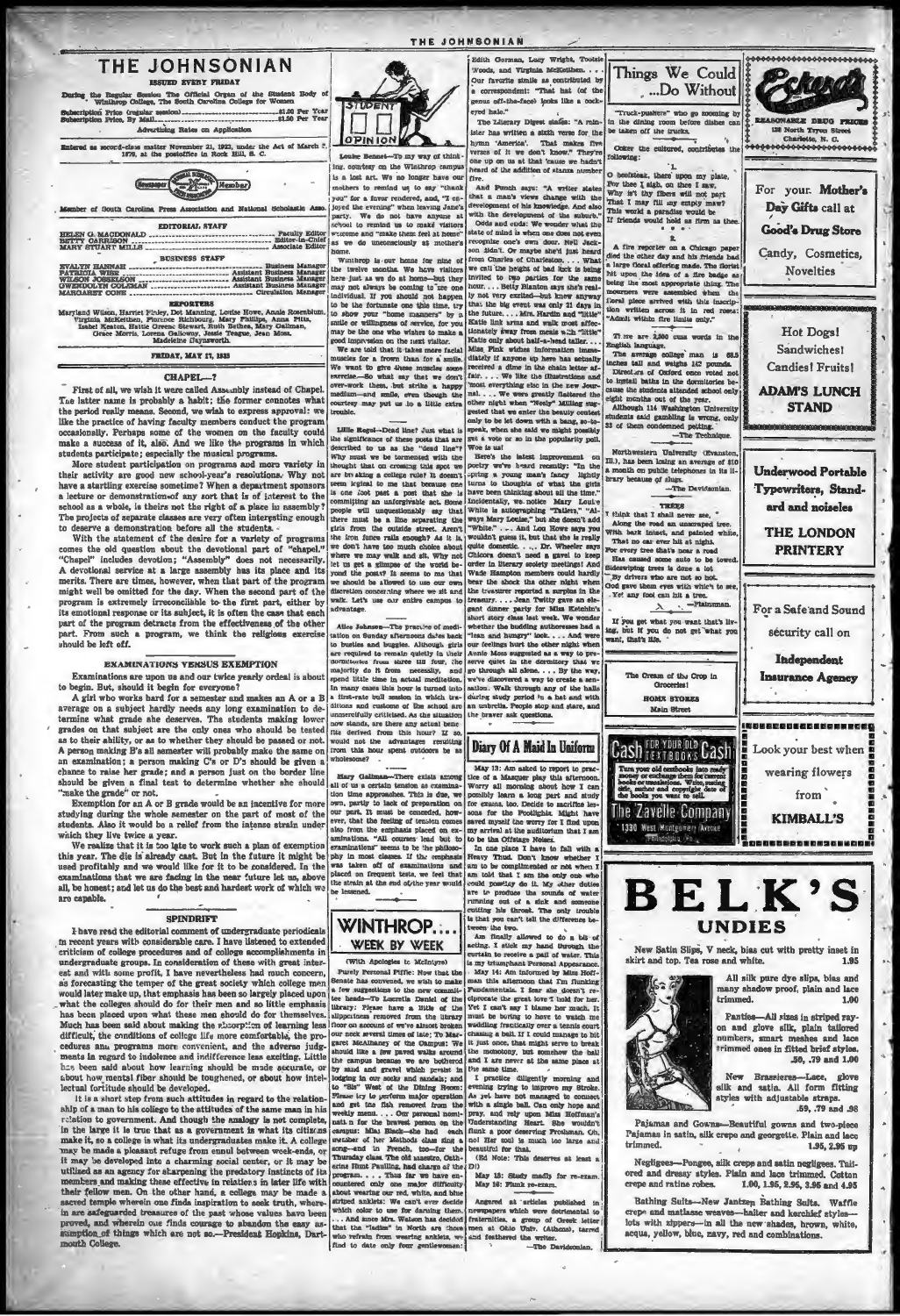|                                                                                    | THE JOHNSONIAN                                                                            |                                                                                                               |                                                                                    |                                                |                                                           |  |
|------------------------------------------------------------------------------------|-------------------------------------------------------------------------------------------|---------------------------------------------------------------------------------------------------------------|------------------------------------------------------------------------------------|------------------------------------------------|-----------------------------------------------------------|--|
|                                                                                    | Only Have Eyes For You-Bisy Au<br>Sweet As You Are-Porever.                               | the mirror. "M'm," she said looking<br>into it, "so that's the old hag he's been                              |                                                                                    | <b>L</b> onganicate de l'anno                  |                                                           |  |
| <b>CAMPUSIN' AROUND</b>                                                            | Hush Your Puss-Georgia's Cal-Y<br>Ain't Gonna' Sin No More-You're a                       | chasin'."<br>-Carolinian.                                                                                     | <b>BLUE SPECTATOR</b>                                                              | <b>SIMPLEX</b>                                 |                                                           |  |
| Florida State College For Women                                                    | Builder Upper-Emailne.                                                                    | <b>SPRING POEM</b>                                                                                            | Mr. Blue Spectator, like namy others,                                              | The best place to find<br>what you want in the | We have a complete<br>line <sup>of</sup> Sporting         |  |
| Drinking dictionary clipped from the<br>Brown and White:                           | I've Got a Warm Spot In My Heart<br>For You-Lovely One. To-Night Is                       | God and I, we two<br>Work together                                                                            | has been away fron. the campus too<br>much of late to do nauch spectating.         | finest grade of fancy                          | Goods at Wholesale                                        |  |
| At New York U. you're intoxicated                                                  | Mine-A Pretty Girl-A Lovely Evening.<br>Love Is Just Around the Corner-                   | In the Springtime<br>And the balmy weather                                                                    | All the 685 who left for the holiday                                               | groceries ever                                 | Prices.                                                   |  |
| At Harvard you're inebriated.<br>At M. I. T. you "go on a binge and                | Let's Take a Walk Around the Block.<br>I'll Be Thinking of You.                           | Pinds us working<br>Not alone                                                                                 | have been too nearly dead to cause any<br>excitement. Alice Safy had dis-          | marketed.<br><b>SIM-PLEX</b>                   | <b>Rock Hill Hardware</b>                                 |  |
| suspend your colloids."<br>At Texas and Arizona you "take a                        | P. S. I Love You.                                                                         | Each has his work<br>And each does his own.                                                                   | tingulahed company while ahe was<br>away in Columbia-Woodrow Wilson                | <b>GROCERY</b>                                 | <b>Company</b>                                            |  |
| double dose of shellac" until you get a<br>"good stew" and then you're "blottoed." | Note: Written by a Newburry Col-<br>lege Co-ed.                                           | So we cooperate<br>With the greatest of case                                                                  | called. Martha Moore says ahe<br>loves to get chain letters: it gives her          | Caldwell St.<br><b>itnessessessessess</b>      |                                                           |  |
| At Virginia, you "go and get swackets<br>and pickle a corky."                      | What do college stuffents do with                                                         | I keep making poems<br>And God keeps making trees. 3                                                          | such great pleasure to tear them up. .<br>Have you heard Miss Rolling's joke       | ***********************                        | ,,,,,,,,,,,,,,,,,,,,,,,,                                  |  |
| And at Florida State College-for<br>Women* You're "shipped."-The Plor-             | their time?<br>In answer to this none-too-important                                       | -Yellow Jacket.                                                                                               | about H. M. T.? She told it as a pre-<br>vue of the debate. Monday night-and       | When You Want                                  |                                                           |  |
| ida Flambeau.                                                                      | query, Prof. Russell Cooper, of Cornell                                                   | He followed her two blocks or more                                                                            | incidentally would you have suspected<br>that Dr. Jarrell and Mr. Noel had any     | Portraits, Not Mere                            | Our line of Groceries                                     |  |
| <b>Meant Holveke</b><br>Among the rules in force at Mt                             | College, gives us the following data<br>from a survey conducted by him re-                | With ever quickening pace.<br>Her form, indeed, it was divine.                                                | knowledge of the affairs they dis-<br>cussed? "There's no art to find the          | Pictures, See                                  |                                                           |  |
| Holyoke in 1734 were the following:                                                | cently:<br>1. Senior men spand 55 hours each                                              | At last he saw her face!<br>And now he's armed with 'wo big guns                                              | mind's construction in the face."<br>Miss Fink threatens to have a wonder-         |                                                | Proven by Reorders.                                       |  |
| "No young lady shall become a mem-<br>ber of Mt. Holyoke Seminary who can-         | week sleeping.<br>2. Women of Cornell College devote                                      | And blood in his eye.<br>He's looking for the cuss that said                                                  | ful time on the "day of reckoning" in                                              | <b>THACKSTON'S</b>                             | <b>Carolina Grocery</b>                                   |  |
| not kindle a fire, wash potatoes, repeat<br>the multiplication table, and at least | four hours per week more than the men<br>to personal appearance.                          | Pigures never lie.<br>Amen.                                                                                   | the near future if her sophomores don't<br>decide to do a little work, Auto-       | Phone 437                                      |                                                           |  |
| two-thirds of the shorter catechism. No<br>young lady is expected to have gentle-  | 3. Senior men are the most studious<br>of the students, and they spend nine               | -Exchange.<br>I'm fonder of caviar than cabbage                                                               | graphing "Tatlers" seems to be all the<br>rage now, and everybody is writing how   |                                                | 8000000000000000000000                                    |  |
| men acquaintances unless they are re-<br>turned missionaries or agents of benev-   | and one-half hours per, week at the<br>dining table.                                      | And filet.than potatoes a.2a mash;                                                                            | much she has enjoyed knowing every-<br>body eise. Rose Rudnick found, to           |                                                |                                                           |  |
| olent societies.-The Portnightly.                                                  | 4. Freshmen write home on the<br>average of two and one-half hours a                      | But life in this famed woman's college<br>Has made me receptive to hash.                                      | her consternation, that blue on a white<br>uniform is still blue no matter how     | ELDER'S                                        | <b>SENIORS</b>                                            |  |
| Hampten-Sydney<br>Here is a good opening line for                                  | week.                                                                                     | $-Rotunda$                                                                                                    | little or light. Mrs. Watson asks<br>Jessie Teague: "Have you written              | When you have that<br>club party we can        | Treat your Junior                                         |  |
| novel on college life: "A small coupe<br>drew up to the fraternity house and       | 5. Junior women consume nine<br>hours and 30 minutes each week for                        | <b>SIDE SHOW</b>                                                                                              | Junior Follies yet, Jessie?" Laura<br>Babb threatened to enter the Phi U           | furnish anything in                            | Sister to a meal at                                       |  |
| eleven passengers alighted."-The                                                   | "entertainment."-The Reflector.                                                           | Have you a hobby? Do you want one?<br>If you do, here's a curious assortment                                  | beauty contest. Eplaode II of the<br>Dimples Thomas-Charleston College             | the Food line at low-                          | The Periwinkle Tea<br>Room                                |  |
| Tiger:                                                                             | The only place where it is proper to<br>say "We had them for dinner" is in                | from which to choose.<br>Last week the Sophomore Forum                                                        | corr poudence: "We read your short<br>story in The Journal.' Please, what          | est prices.<br>We Deliver, Rain or             | "Where Judges of                                          |  |
| <b>Connecticut College</b><br>An English instructor, in telling stu-               | the Cannibal Islands.<br>$\begin{array}{ccc}\n\bullet & \bullet & \bullet\n\end{array}$   | sponsored a tea in Johnson Hall Li-<br>brary inviting the faculty and students                                | was the moral?" (Signed) "Bunky,                                                   | Shine                                          | Good Food Meet."                                          |  |
| dents what's what, mentioned the fact<br>that there are just two English words     | The main distinction between the so-<br>cial classes of America is the make of            | of the college to an exhibit of the Win-<br>throp faculty's hobbies.                                          | Pinky, Dyramite Lizer, and Double<br>Ugly." And, in passing, some of the           |                                                |                                                           |  |
| that were taboo in his class; one was<br>"swell" and the other "lousy." A fresh-   | the car and the length of the vacation.                                                   | Acting as museum guides the Porum                                                                             | corresponvience has been carried on via<br>"The News and Courier." The             | 000000000000000000000000000                    | HORNOGROGIONO COMORO COMO CONTROLOGIO                     |  |
| man queried, "What are tha two<br>words?"-Connecticut College News.                | The fellow who said that love makes                                                       | hostesses displayed the out-of-school<br>projects or hobbles of the faculty. Pirst                            | painters have at last come to the res-<br>cue: they are relieving the Kirker-      | Let us help you en-                            |                                                           |  |
| "Under the Texas Moon"                                                             | the world go round certainly knew<br>what he was talking about. People in                 | was Miss Panule Watkins' display of<br>Chinese paper cats. Red, blue, and                                     | Benders of those "wounded" looks<br>From all we can gather, Winthrop was           | joy the warm sum-                              | On Your Way is                                            |  |
| "June In January."<br>"My Dear,"                                                   | love write letters, and letters bring<br>money to the postal services all over            | green, these tissue-thin curios depict.<br>Chinese gardens, birds, ships, flowers.                            | well represented at Clemson and the<br>University of N-rth Carolina last week-     | mer days-Drink                                 | Jack's Fruit Store                                        |  |
| Why Didn't I :  ep last Night? Al                                                  | the world. The postal departments use<br>more mail men, and the mail trucks in-           | dols, and pagodas. Miss Watkins re-<br>ceived most of these "cuts" from a                                     | end Has all me ever seen anybody<br>happier than "Barney"? Oh, well! she           | Coca-Cola                                      | where                                                     |  |
| Account of a Strawberry Sundae.<br>I Wish I Were Twins, The Better to              | crease the output in gasoline, automo-<br>biles, and tires, Trains add additional         | missionary in China who is a Winthrop<br>alumna, Miss Tibbit's exhibit of pho-                                | has ample reason, with June just                                                   |                                                | Ice Cream and Cold<br>Drinks are at their                 |  |
| Love You, My Dear. So Help Me.<br>What Can You Say in a Love Song?                 | engines and cars, increasing the loco-<br>motive and railroad car industry, which         | tographs excmplified her hobby of en-<br>larging and engraving.                                               | derneath this page of the calendar<br>Have you ever seen such a shy, retiring      | <b>Coca-Cola Bottling</b><br>Company           | Best.                                                     |  |
| -I Love You Truly. Believe It, Be-<br>loved-I'll String Along With You-            | in turn creates a domand for steel, and                                                   | The next exhibit contained Miss<br>Wardlaw's handcarved candle-sticks,                                        | mald of the '90's as our Fire Chicf<br>"Litty" made Monday night?                  |                                                |                                                           |  |
| Because I Care So Much-And I Still<br>Do.                                          | consequently for coal, putting thou-<br>sands back to work. To meet the in-               | Miss Buchanan's chinaware, and Mr.                                                                            | Don't the prints in the new "Journal"<br>make it attractive? We hand it to         |                                                |                                                           |  |
| Why Am I Blue? Out in the Cold<br>Again. Try to See It My Way. Sweet-              | crease in demand, stationery manu-<br>facturers employ more men, and the                  | McCain's "uniquity," a heart struck<br>through with an arrow which was                                        | Callie and her staff for their good start<br>on tha year's work. We wonder         |                                                | For Courteous Service and Excellent Repair                |  |
| heart of My Camp-Fire Days-You're<br>Something To Write Home About. I              | paper manufacturers do likewise to<br>meet tha demands of the stationery                  | carved by Mr. McCain from a single<br>piece of wood. Accompanying these                                       | just how many spots in dear old Routh<br>Carolina will be brightened by these      |                                                |                                                           |  |
|                                                                                    | manufacturets, and at the same time<br>use more electric power. If 100,000,000            | were signs which announced that Miss<br>Buchanan collects chinaware from                                      | knitted and crocheted sults we see in<br>the process of construction. Seems as     |                                                | Work Call on                                              |  |
|                                                                                    | people didn't fall in love every spring<br>in this country, just think where we'd         | abroad and "the only place ahe hasn't<br>been is China"; Mr. McCain besides                                   | If there might be at least two to every<br>city, town, and village. We sup-        |                                                | <b>BAKER'S SHOE RENURY</b>                                |  |
| Try Us for Your Next Order<br><b>ROGERS STORES</b>                                 | .                                                                                         | his uniquity has carved "everything in<br>his classroom with the exception of the                             | pose that the newly-elected senators<br>will have to speak of each other not       |                                                |                                                           |  |
| 301 Ebeneser Ave.<br>We Deliver                                                    | The best cartoon of the week will be<br>found in the recent New Yorker. It                | desks." On the same table were shown<br>Miss Black's spoon from Switzerland,                                  | as our national solons do, "the gentle-<br>man from such a state," but ne "the     |                                                |                                                           |  |
|                                                                                    | concerns the two workmen who fence<br>with steam shovels after hours.                     | Parls, Washington, and Florence; Miss<br>Mims's china collection consisting of                                | lady from such a class." Hats oif to                                               |                                                |                                                           |  |
| ,,,,,,,,,,,,,,,,,,,,,,,,,                                                          | $\bullet$ $\bullet$ $\bullet$<br>-The Hampden-Sydney Tiger.                               | Royal Doulton from Stratford-on-Avon<br>and Royal Worcester from Malveen;                                     | the artists of the recital Tuesday night.<br>They gave a grand performance de-     |                                                | <b>BIGGERS BROTHERS, Inc.</b>                             |  |
| When you want something good<br>to eat-Cold Drinks-Ice Oream                       |                                                                                           | Miss Post's cats; and a sign proclaim-                                                                        | spite the filckering lights (including<br>lightning), thunder, and rain            |                                                | <b>Wholesale Dealers</b>                                  |  |
| Cakes-Pickles-Candies-                                                             | And more about the Radford girls-<br>they don't like their dates to tell them             | ing in bold letters thet Miss Jane<br>Couch's hobby is "Growing a Carden."                                    | Did you happen to see a certain young<br>lady from Winthrop spilling the entire    |                                                | Fruits, Vegetables and Country Produce                    |  |
| Sandwiches, O. K. at<br><b>PAPA GLADDEN'S STORE</b>                                | that their complexion is like the end<br>of a cat's nose. Quoting from their col-         | The next table was devoted to Indian<br>relics and displayed Miss Dunn's collec-                              | contents of her sultcase in front of the<br>Parish House at Clemson the past       | Phone 2,3137                                   | 301-3-5 B. College Street                                 |  |
| 00000000000000000000000000                                                         | umn on "Dormitory Necessities":<br>1-A pair of bargain basement hose                      | tion of pottery and Mr. Terry's Chero-<br>kee Hymn Book written in the native                                 | week-end and then threatening to mur-<br>der six cadets when they said, "Oh,       |                                                | Charlotte, N. C.                                          |  |
| For Olfis to Give Brother,                                                         | for tending to your roommats.<br>3-A pair of cuticle scissors for cut-                    | Indian dialect.<br>Miss Tingley's penchant for making                                                         | boy! What good news for The Tiger."<br>. . And the same young lady very            |                                                | ****************                                          |  |
| Pather, Sweetheart                                                                 | ting picture wire.<br>3-One finger nall file for a can her Mickey and Minnle Mouse dolls. | gift shop toys was well expressed by                                                                          | accidentally dashing a cup of ice water 3<br>in the face of a strange man when she |                                                |                                                           |  |
| <b>Sep</b>                                                                         | opener, pickle fork, screw driver, and<br>cake knife.                                     | Miss Wardle's assortment of linens<br>was composed of hand-woven pieces of                                    | was trying to carry a cup of water to                                              |                                                | <b>Catawba Lumber Co.</b>                                 |  |
| Parker Clothing Company                                                            | 4-One large autographed picture of<br>Clark Oable to stimulate your imagin-               | modern Greek, modern Italian, early<br>American Hudson Valley, modern                                         | a friend on the train.                                                             |                                                |                                                           |  |
| ***********************                                                            | ation.                                                                                    | American, and Austrian makes. The                                                                             |                                                                                    |                                                | "THE HOME OF                                              |  |
| <b>Engraved</b>                                                                    |                                                                                           | most interesting piece was a 250 year<br>A backwoodr mountaineer one day old Austrian weave with the Hapsburg | QUIRKS                                                                             |                                                |                                                           |  |
| Cards                                                                              | found a mirror which a tourist had<br>lost "Well, if it ain't my old dad," he             | coat-of-arms embroidered on it.<br>Following this, Dr. and Mrs. Jar-                                          | <b>CURIOSITIES OF WATER</b><br>It is impossible to throw a few drops               |                                                | BETTER BUILDING MATERIALS"                                |  |
|                                                                                    | said as he looked in the milror. "I<br>never knew he had his pitcher took."               | rell's hooked rugs were shown, together<br>with Miss Lochhead's Dreaden design                                | of water on a red-hot stove. The water                                             |                                                |                                                           |  |
| Latest type styles in<br>engráving and most                                        | He took the mirror home, stole into<br>the house and hid it in the attic, but             | quilt and crocheted rugs. Dr. Naudain's<br>hobby proved to be food inspection and                             | can never touch the stove at all. What<br>is seen is a few drops rolling rapidly   |                                                |                                                           |  |
| reasonable prices                                                                  | his actions did not escape his suspi-<br>cious wife. That night while he slept            | analysis as shown by his book of that<br>name. A close view of the book (when                                 | over the surface, gradually getting<br>smaller until they disappear. If the        |                                                |                                                           |  |
| ever known.                                                                        | she slipped up to the attic and found                                                     | the guide wasn't looking) showed the<br>pages opened at "Alcoholic Beverages"                                 | drops are on a perfectly level place, one<br>can see under them to the other side  |                                                | More women are wearing                                    |  |
| The Record Printing Co.                                                            |                                                                                           | Mrs. Kinard being a patroness of the<br>domestic arts exhibited a freshly baked                               | of the room, thus proving that they are<br>not in contact with the stove itself.   |                                                | <b>Anklets</b>                                            |  |
| Incorporated                                                                       | There's Music in the Air at                                                               | leaf of home-made bread, a basket of<br>strawberries from her garden, and a                                   | What actually happens is that the<br>bottom of the drop changes at once to         |                                                |                                                           |  |
| <b>ROGER BRO DES, Manager</b><br>Phone 104                                         | WORKMAN-GREENE                                                                            | bowl of panales from her flower beds                                                                          | steam or vapor on coming close to the<br>hot surface, and this vapor is supplied   |                                                | Cool gay-looking at                                       |  |
| Hempton SL, in the second block                                                    | <b>MUSIC STORE</b><br>Trade Street                                                        | as samples of the home arts, her hobby.<br>Miss Pink's "odds and ends from the                                | by the drop as it gradually goes away.<br>So the drop rests on a cushion of vapor  |                                                | 10° 15°                                                   |  |
| 60000000000000000000000000                                                         |                                                                                           | ends of the earth" was composed of<br>every conceivable small china curiosity.                                | until it is entirely dissipaled. This<br>state of water la known as the            |                                                |                                                           |  |
|                                                                                    |                                                                                           | A classical picture and an antique<br>table represented the hobbies of Miss                                   | spheroidal state, and is of interest<br>simply on account of its peculiar and      |                                                |                                                           |  |
| <b>GO HOME</b>                                                                     |                                                                                           | Turner and Miss Goggans, respectively.<br>The next exhibit included Miss Bell's                               | seemingly paradoxical behavior.                                                    |                                                |                                                           |  |
| <b>By Greyhound Bus</b>                                                            |                                                                                           | large collection of prints, enlargements,<br>and portraits; Dr. Johnson's stamp                               | The reason why the drop is not im-<br>mediately evaporated or changed into         |                                                | You can have solid colors,                                |  |
| <b>NO WORRY-NO BOTHER</b>                                                          |                                                                                           | collection in which nearly every civil-<br>ized country was represented; and Dr.                              | steam is also very interesting. The<br>water vepor thet intervenes between         |                                                | stripes, fancy tops  , mer-<br>cerized, rayon-plaited or  |  |
|                                                                                    |                                                                                           | Bussell's Quimper china.<br>Mrs. Jones's Afghan and hooked rugs                                               | its under surface and the hot slore is<br>a vary poor conductor of heat, and       |                                                | mesh at any or all of                                     |  |
|                                                                                    | <b>Special Schedules for Your Convenience</b><br>We Will Carry Your Trunks                | and Miss Wardlaw's knitted suits ex-<br>emplified their type of handlwork.                                    | consequently the full intensity of the<br>heat can not get to the water ites!!.    |                                                | these low prices! Sizes 8 to<br>10-in a big range of col- |  |
|                                                                                    |                                                                                           | The last exhibit proved to be none<br>other than Mr. James's treasured                                        | only the amount transmitted through<br>the vapor being available for this pur-     |                                                | ors! Hurry, get first pick!                               |  |
|                                                                                    | <b>Atlantic Greyhound Lines</b>                                                           | possession-a mat made of Chinese<br>hair, and Mr. Noal's hig hobby                                            | pose.                                                                              |                                                |                                                           |  |
|                                                                                    | Phone 555                                                                                 | well illustrated by a gun. Bang! Bang!                                                                        | She: "Is my face dirty, or is it my                                                |                                                | $J.C.P$ Enney Co.                                         |  |
| $D$ $D$ $D$ $(0,0,0,0)$ $A$ $A$                                                    |                                                                                           | are so rare, why                                                                                              | imagination?"<br>He: "Your fe                                                      |                                                |                                                           |  |

Geologists are so rare, why not hook a garage mechanic? He'll always have

He: "Tour face is clean; I don't kn

Permitt.

E. B. Russell, Agt.

À

×

 $\varsigma$ 

¢